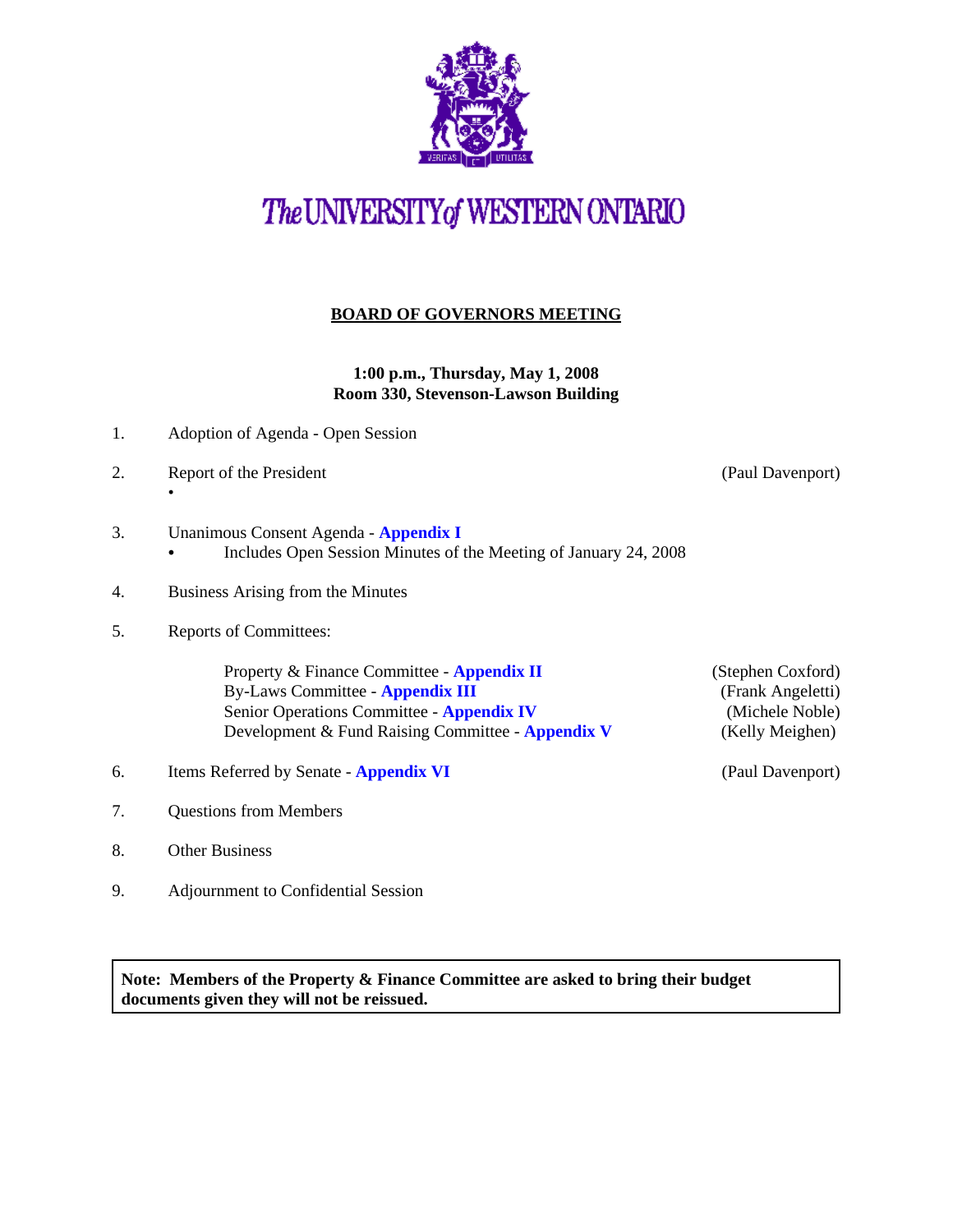### **SUMMARY OF AGENDA ITEMS - May 1, 2008 - OPEN SESSION**

| <b>Adoption of the Agenda</b>                                            | <b>ACTION</b> |
|--------------------------------------------------------------------------|---------------|
| <b>Report of the President</b>                                           | <b>INFO</b>   |
| <b>Unanimous Consent Agenda - Appendix I</b>                             | <b>ACTION</b> |
| Minutes of the Meeting of January 24, 2008 (public portion only for web) | <b>ACTION</b> |
| <b>Report of the Property &amp; Finance Committee - Appendix II</b>      |               |
| Operating and Capital Budgets, Tuition and Fees                          | <b>ACTION</b> |
| Student Fee Funded Units, Ancillaries, and Academic Support Units        | <b>ACTION</b> |
| <b>Student Organization Fees 2008-09</b>                                 | <b>ACTION</b> |
| Annual Report and Recommendations of the Student Services Committee      | <b>ACTION</b> |
| MAPP 1.45 - E-mail Policy                                                | <b>ACTION</b> |
| MAPP 1.46 - Safe Campus Community Policy                                 | <b>ACTION</b> |
| C.G. Drake Professorship in Neurosurgery (Discontinuation)               | <b>INFO</b>   |
| <b>Quarterly Financial Report (Operating)</b>                            | <b>INFO</b>   |
| Report of USC on Activity within UCC                                     | <b>INFO</b>   |
| Provost's ad hoc Committee on Classroom and Common Space                 | <b>INFO</b>   |
| <b>Investment Committee Report</b>                                       | <b>INFO</b>   |
| Scholarships/Awards/Prizes                                               | <b>INFO</b>   |
| <b>Report of the By-Laws Committee - Appendix III</b>                    |               |
| Amendments to Standing Committees Terms of Reference                     | <b>ACTION</b> |
| Notice of Amendments to By-Law No. 1.                                    | <b>INFO</b>   |
| <b>Report of the Senior Operations Committee - Appendix IV</b>           |               |
| Code of Student Conduct: Report on Misconduct and Sanctions              | <b>INFO</b>   |
| Senior Academic Administrative Appointments                              | <b>INFO</b>   |

Board Membership - Alumni Constituency INFO